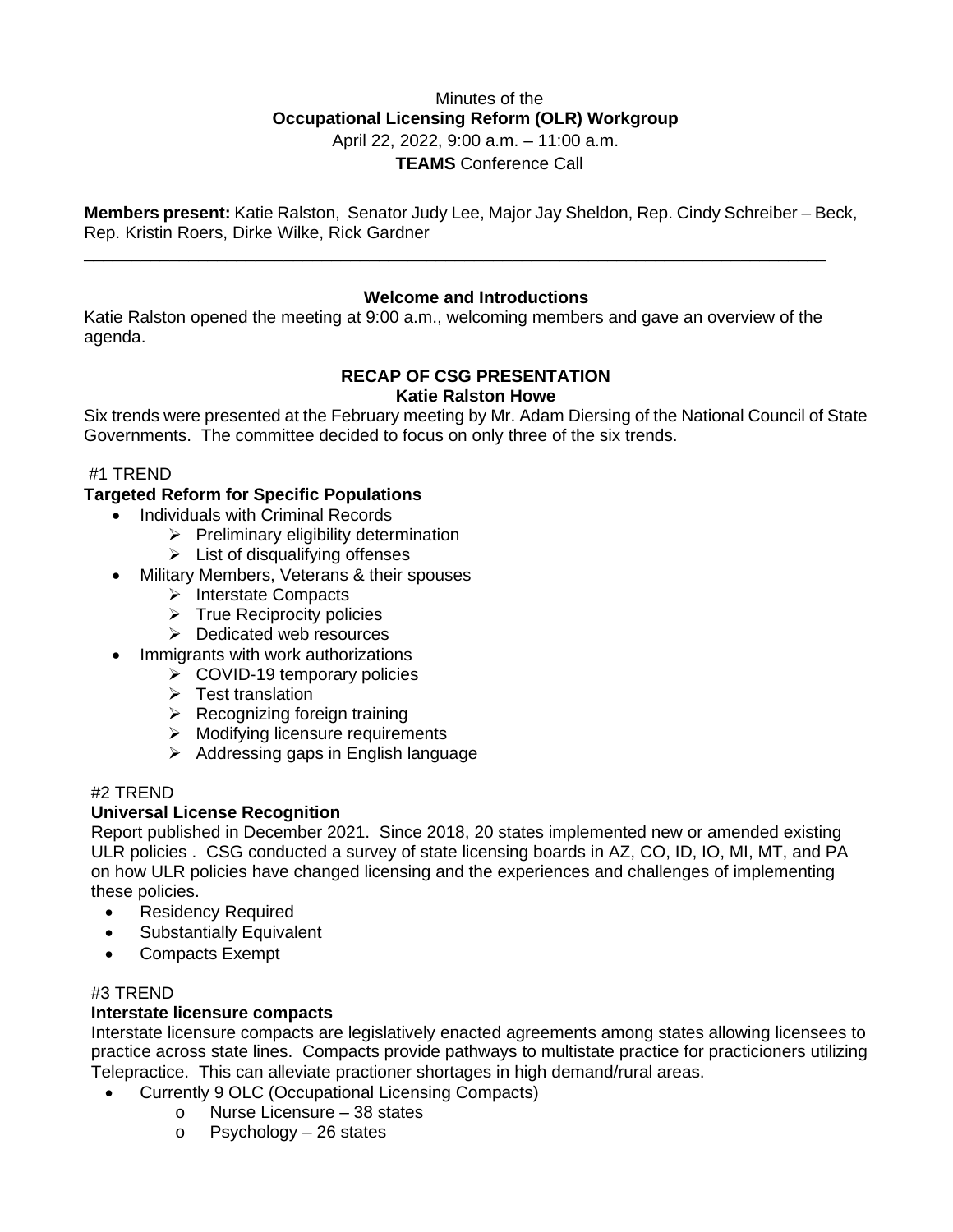- o Occupational Therapy 9 states
- o Medical Licensure 35 states
- o Emergency Medical Services 22 states
- o Counseling 3 states
- o Physical Therapy 34 states<br>o Audiology & Speech Languago
- o Audiology & Speech Language Pathology 19 states<br>
o Advanced Practices Nurse 2 states
- Advanced Practices Nurse 2 states

### **OPPORTUNITIES IDENTIFIED TO DATE**

- Central online directory for all licensing boards
- Fair Chance Laws
- Define/remove good character language
- Establish and make public crimes that will disqualify from getting a license
- Establish an ongoing system for data collection
- Join new interstate compacts
- Universal License Recognition (ULR) components that are beneficial
- Listening sessions with boards; like those that were done in August of 2020.
- Centralized website directory for linking to state boards Smarter not Harder
	- o Who creates?
	- o Who pays for the site?
	- o Who maintains?
- Immigration issues Job Service ND helps with many of these issues
	- o Language barriers
	- o Computer illiterate
	- o College certifications to be licensed

### **BARRIERS IDENTIFIED TO DATE**

- URL license needs to be subsequently equivalenced to ND.
	- $\triangleright$  Boards had challenges getting this information from other states.
- What does ND's URL look like build the case.
	- $\triangleright$  Federal level and additional layers
- What model are we striving to get to: What is our flavor?
- Don't create any delays for any instate applicants, priority for instate applicants first.
- Residency does not need to be an issue anymore with telehealth.

### **CHALLENGES with universal licensing recognition**

- Some board administrators said it does have a positive impact
- Barriers to implementation, websites to accommodate Universal Recognition Licensing (URL) policies
- Lack of guidance/legislation
- Building and rebuilding systems to accommodate policy
- Fair chance policies what paths to dive deeper into
	- o Pre-qualification
	- o Publishing disqualified convictions
	- o Passing legislation to remove blanket bans from licensing rules
- Are other states resorting to legislation to get the process done or is it board driven?
- Working with board members to make better decisions.